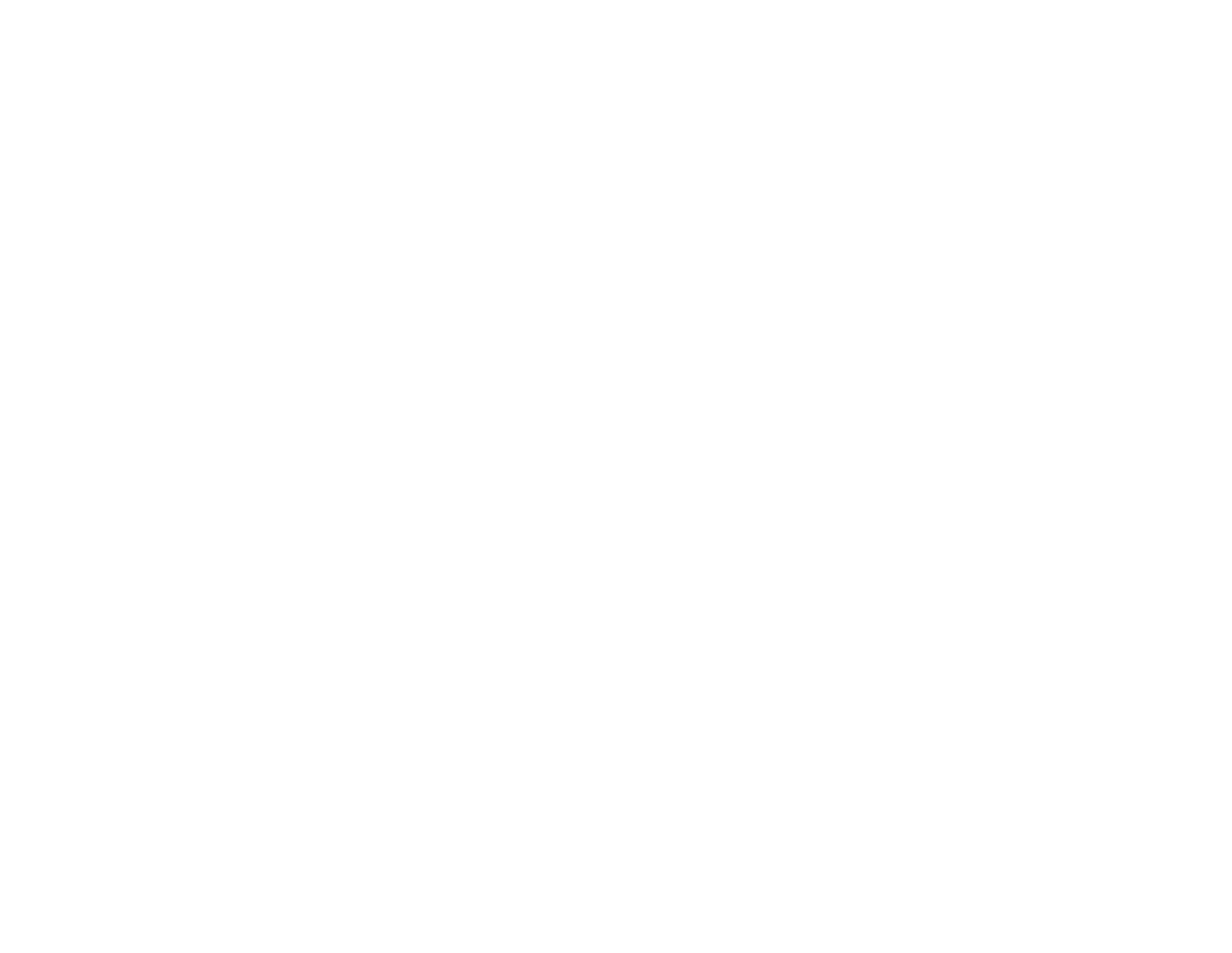### **SL1100 InMail Quick Reference Sheet for Multiline Display Telephone**



#### **Using Dial Pad**

#### **TO SET UP YOUR INMAIL VOICE MAILBOX**

- ❏ Dial the voice mail pilot number \_\_\_\_\_\_\_\_\_\_\_\_\_\_\_\_
- ❏ Enter your mailbox number \_\_\_\_\_\_\_\_\_\_\_\_\_\_\_\_\_\_\_

#### **Once You Are In Your Mail Box Perform the Following Steps:**

#### **TO RECORD PERSONAL GREETING**

- ❏ Press **4** . . . . . . . . to access the greeting menu
- ❏Press **1** . . . . . . . . to select your main greeting
- ❏ Press **2** or **3** . . . . . to select an alternate greeting
- ❏ Press **7** . . . . . . . . to record a new greeting

**Sample Greeting:** Y*ou have reached the voice mail of \_\_\_\_\_\_\_\_\_\_. Please leave your name and call back number (s) and I will return your call as soon as possible. For immediate assistance press zero. Thank you.*

#### **TO RECORD YOUR NAME**

- ❏Press **76** . . . . . . . to access recording menu
- ❏Press **7** . . . . . . . . to record name
- ❏Press **#** . . . . . . . . to exit

#### **TO SET SECURITY CODE**

- ❏ Press **67** . . . . . . . to access the security code menu
- ❏Press **7** . . . . . . . . to enter the new security code
- ❏ Press **#** . . . . . . . . to return to previous menu

#### **CHECKING VOICE MAIL**

#### **Call Your Mailbox from Your Extension:**

- ❏ Dial the voice mail pilot number \_\_\_\_\_\_\_\_\_\_\_\_\_\_\_\_
- ❏Enter your mailbox number
- ❏ Enter your security code (if set)

#### **Call Your Mailbox from Outside the Company:**

- ❏Dial the company phone number that directly reaches your voice mail
- $\Box$ Wait for Auto Attendant to answer.
- ❏Press # and your mailbox number
- $\Box$ Enter security code (if set)

#### **After the Voice Mail Answers:**

- ❏Press **5** . . . . . . . . .to listen to your message
- ❏Press **77** . . . . . . . .to leave a message
- ❏Press **0** . . . . . . . . .for complete main menu of features

#### **While Listening to Your Message(s)**

- ❏Press **3** . . . . . . . . .to delete your message
- ❏Press **5** . . . . . . . . .to listen to your message(s)
- ❏Press **#** . . . . . . . . .to exit listen mode

#### **While Listening to a Message:**

❏ Press **73** . . . . . . . .to record a reply for the message sender ❏ Press **63** . . . . . . . .to forward the message to a co-worker ❏ Press **62** . . . . . . . .to make a return call to the message sender  $\Box$ Press # . . . . . . . . . to exit listen mode ❏ Press **84** . . . . . . . .to hear the time and date the message was sent ❏ Press **72** . . . . . . . .to archive (save) the message to your mailbox ❏ Press **3** . . . . . . . . .to delete message  $\Box$  Press **5** . . . . . . . . .to listen to the next message ❏ Press **2** . . . . . . . . .to back up then continue listening ❏ Press **22** . . . . . . . .to back up to the beginning and listen to the message ❏ Press **4** . . . . . . . . .to go forward then continue listening ❏Press  $*$  .......to pause and resume listening  $\Box$  Press **16** . . . . . . . .to select a list of new messages ❏ Press **17** . . . . . . . .to select list of archive messages ❏ Press **12** . . . . . . . .to select list of all messages ❏Press **9** . . . . . . . . .to exit mailbox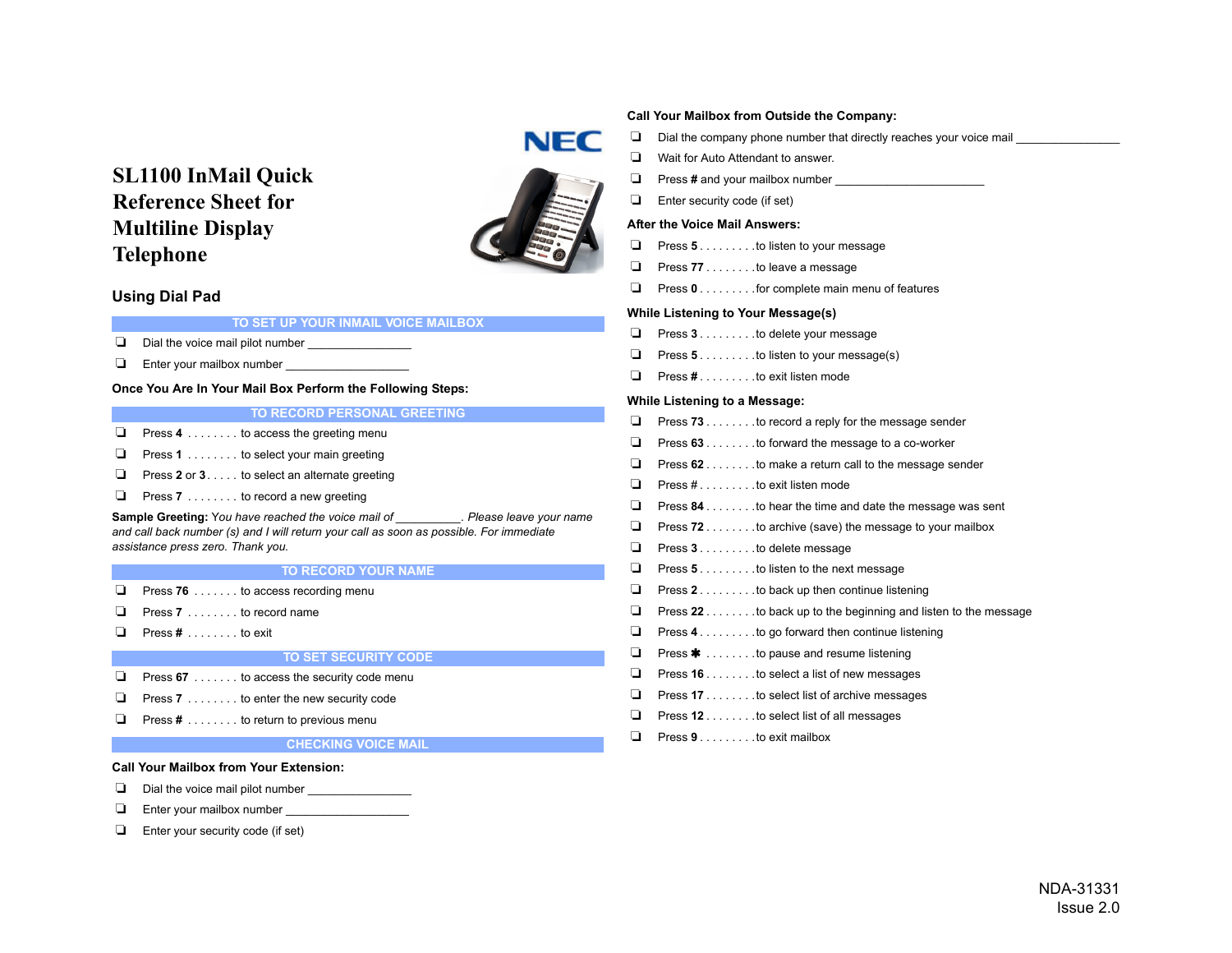|                                   | TO TRANSFER YOUR ACTIVE CALL TO A CO-WORKER'S MAILBOX              |   | To Forward Incoming Calls to Your Mailbox When Your Phone is Busy or You Do<br><b>Not Answer:</b>    |
|-----------------------------------|--------------------------------------------------------------------|---|------------------------------------------------------------------------------------------------------|
| ❏                                 | Press Transfer key.                                                | ❏ | Press the Speaker key.                                                                               |
| u                                 | Dial the co-worker's extension number.                             | ❏ | Dial 744.                                                                                            |
| ❏                                 | Dial 8.                                                            | □ | Dial 1 to set.                                                                                       |
| ❏                                 | (Optional) Leave message and press #.                              | □ | Dial the VM Pilot number.                                                                            |
| ⊔                                 | Hang up.                                                           | ❏ | Hang up.                                                                                             |
|                                   | TO REDIRECT MESSAGE TO CO-WORKER'S MAILBOX                         |   | <b>CANCEL FORWARDING TO VOICE MAIL</b>                                                               |
| ⊔                                 | Press 63.                                                          |   |                                                                                                      |
| ❏                                 | (Optional) Leave message and press #.                              |   | To Cancel Forwarding All Incoming Calls to Your Mailbox:                                             |
| ⊔                                 | Press * to skip recording and redirect message immediately.        | ❏ | Press the Speaker key.                                                                               |
| ⊔                                 | Dial co-worker's mailbox number.                                   | ❏ | Dial 741.                                                                                            |
| ⊔                                 | Press # to exit message.                                           | ◘ | Dial 0 to set.                                                                                       |
| <b>Sending Calls to a Mailbox</b> |                                                                    | ❏ | Hang up.                                                                                             |
|                                   | TO FORWARD CALLS TO YOUR MAILBOX                                   |   | To Cancel Forwarding Incoming Calls to Your Mailbox When Your Phone is Busy:                         |
|                                   |                                                                    | ❏ | Press the Speaker key.                                                                               |
|                                   |                                                                    |   |                                                                                                      |
|                                   | To Forward All Incoming Calls to Your Mailbox:                     | □ | Dial 742.                                                                                            |
| ⊔                                 | Press the Speaker key.                                             | ❏ | Dial 0 to set.                                                                                       |
| ❏                                 | Dial 741.                                                          | ❏ | Hang up.                                                                                             |
| u                                 | Dial 1 to set.                                                     |   | To Cancel Forwarding Incoming Calls to Your Mailbox When You Do Not Answer:                          |
| ❏                                 | Dial the VM Pilot number.                                          | ❏ | Press the Speaker key.                                                                               |
| ⊔                                 | Hang up.                                                           | ❏ | Dial 743.                                                                                            |
|                                   | To Forward Incoming Calls to Your Mailbox When Your Phone Is Busy: | □ | Dial 0 to set.                                                                                       |
| ❏                                 | Press the Speaker key.                                             | ❏ | Hang up.                                                                                             |
| ❏                                 | Dial 742.                                                          |   |                                                                                                      |
| ⊔                                 | Dial 1 to set.                                                     |   | To Cancel Forwarding Incoming Calls to Your Mailbox When Your Phone is Busy or<br>You Do Not Answer: |
| ❏                                 | Dial the VM Pilot number.                                          | ❏ | Press the Speaker key.                                                                               |
| ⊔                                 | Hang up.                                                           | □ | Dial 744.                                                                                            |
|                                   | To Forward Incoming Calls to Your Mailbox When You Do Not Answer:  |   | Dial 0 to set.                                                                                       |
| u                                 | Press the Speaker key.                                             | ❏ | Hang up.                                                                                             |

- ❏ Dial **743**.
- ❏ Dial **1** to set.
- ❏ Dial the **VM Pilot number**.
- ❏ Hang up.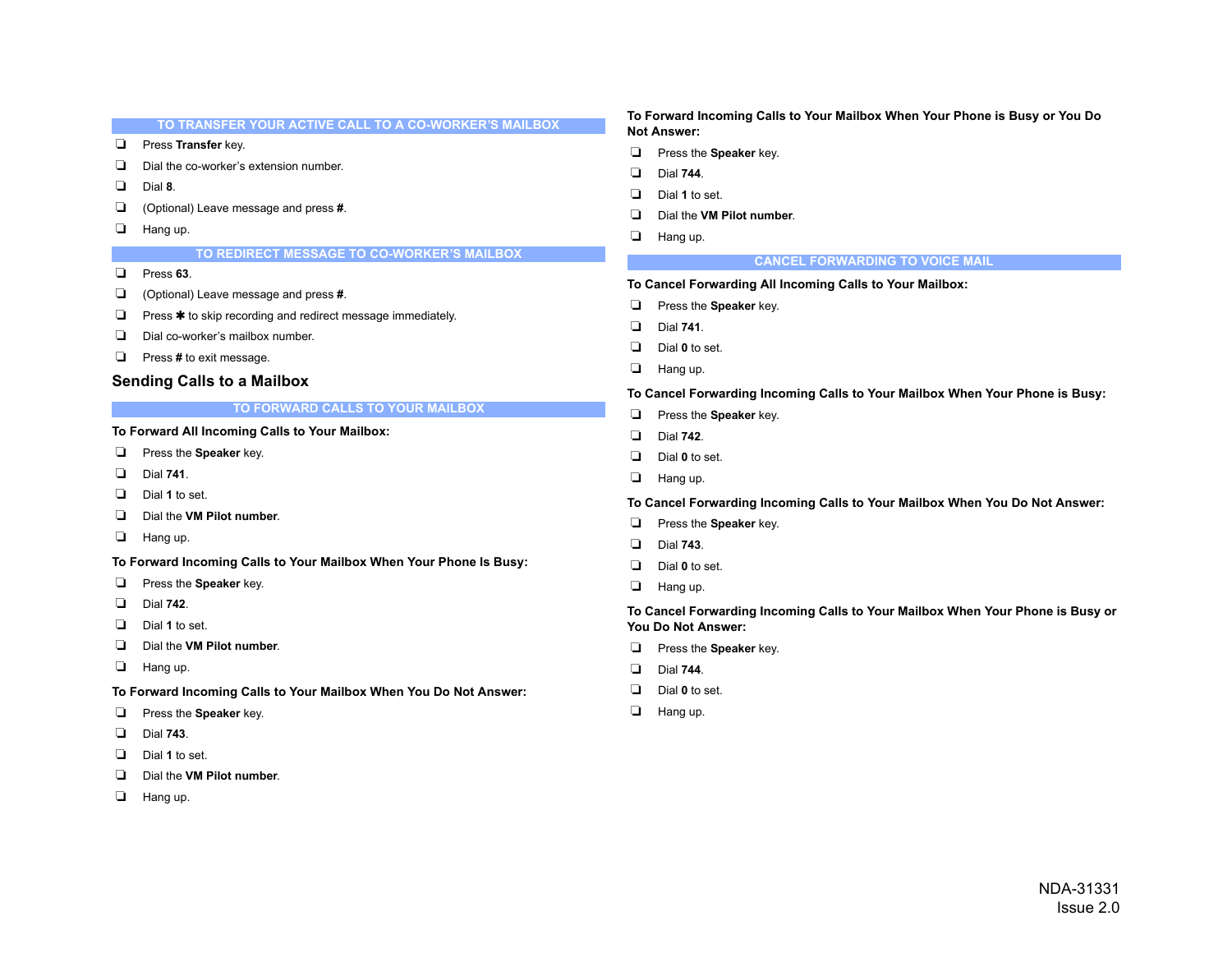#### **Voice Mail Administration Features**

**ENTER VOICE MAIL ADMINISTRATION**

- ❏Dial the voice mail pilot number \_\_\_\_\_\_\_\_\_\_\_\_\_\_\_\_\_
- ❏ Enter your mailbox number \_\_\_\_\_\_\_\_\_\_\_\_\_\_\_\_\_\_\_

**Once You Are In Your Mail Box (If You Have Administration Rights) Perform the Following Steps:**

#### **ENTER ADMINISTRATIVE MENU**

❏ Press **72** . . . . . . . to access the system administrator menu

**Note:** The following administrative features are only available at the system administrator's extension (extension 101 at default). Ask your NEC authorized supplier for details on how to become a system administrator.

#### **TO RECORD AN INSTRUCTION MSG**

- ❏ From the system administrator menu:
- ❏ Press **4** . . . . . . . . to enter the instruction message menu
- ❏ Enter the mailbox number **(001 ~ 032**)
- ❏ Press **5** . . . . . . . . to listen to the message
- ❏ Press **7** . . . . . . . . to record a new message
- ❏ Press **3** . . . . . . . . to delete the message
- ❏ Press **#** . . . . . . . . to return to the system administrator menu

**Note:** Instruction menu messages are used as the automated attendant main greetings(e.g. day mode greeting, night mode greeting, holiday mode greeting, etc.)

#### **TO RECORD AN ANNOUNCEMENT MSG**

- ❏ From the system administrator menu:
- ❏ Press **2** . . . . . . . . to enter the announcement message menu
- ❏ Enter the mailbox number **(001 ~ 032**)
- ❏ Press **5** . . . . . . . . to listen to the message
- ❏ Press **7** . . . . . . . . to record a new message
- ❏ Press **3** . . . . . . . . to delete the message
- ❏ Press **#** . . . . . . . . to return to the system administrator menu

**Note:** Announcement menu messages are used to announce general information to callers such as directions, hours of operation, etc.

#### **DISTRIBUTION LIST SETUP**

- ❏From the system administrator menu:
- ❏Press **5** . . . . . . . . . to enter the distribution list menu
- ❏Enter the mailbox number **(001 ~ 032**)
- ❏Press  $6 \ldots \ldots \ldots$  to review or modify the list
	- ❏ Press **2**. . . . . to add an extension to the distribution list
	- ❏Press 3. . . . . to delete the current extension from the distribution list
	- ❏Press 6. . . . . to stepto the next entry in the distribution list
	- ❏ Press #. . . . . to exit this feature
- ❏ Press **76** . . . . . . . . to record a name for the distribution list
	- ❏ Press **5**. . . . . to listen to the name of the distribution list
	- ❏ Press 7. . . . . to record the name of the distribution list
	- ❏Press 3. . . . . to delete the name of the distribution list
	- ❏ Press #. . . . . to exit this feature
- ❏Press # . . . . . . . . to return to the system administrator menu

**Note:** A distribution list is a list of extensions set to receive a single voice mail message. Any message left in the distribution mailbox will be sent to all extensions in the list.

#### **SUBSCRIBER MAINTENANCE**

- ❏From the system administrator menu:
- ❏Press **7** . . . . . . . . . to enter subscriber maintenance
- ❏Enter the extension number you wish to modify
- ❏Press **32** . . . . . . . . to delete all the messages in the mailbox
- ❏Press **34** . . . . . . . . to delete the mailbox greeting
- ❏Press **36** . . . . . . . . to delete the mailbox name
- ❏Press **7** . . . . . . . . . to delete the security code of the mailbox
- ❏Press **6** . . . . . . . . . to record a new mailbox name
- ❏Press **#** . . . . . . . . . to return to the system administrator menu